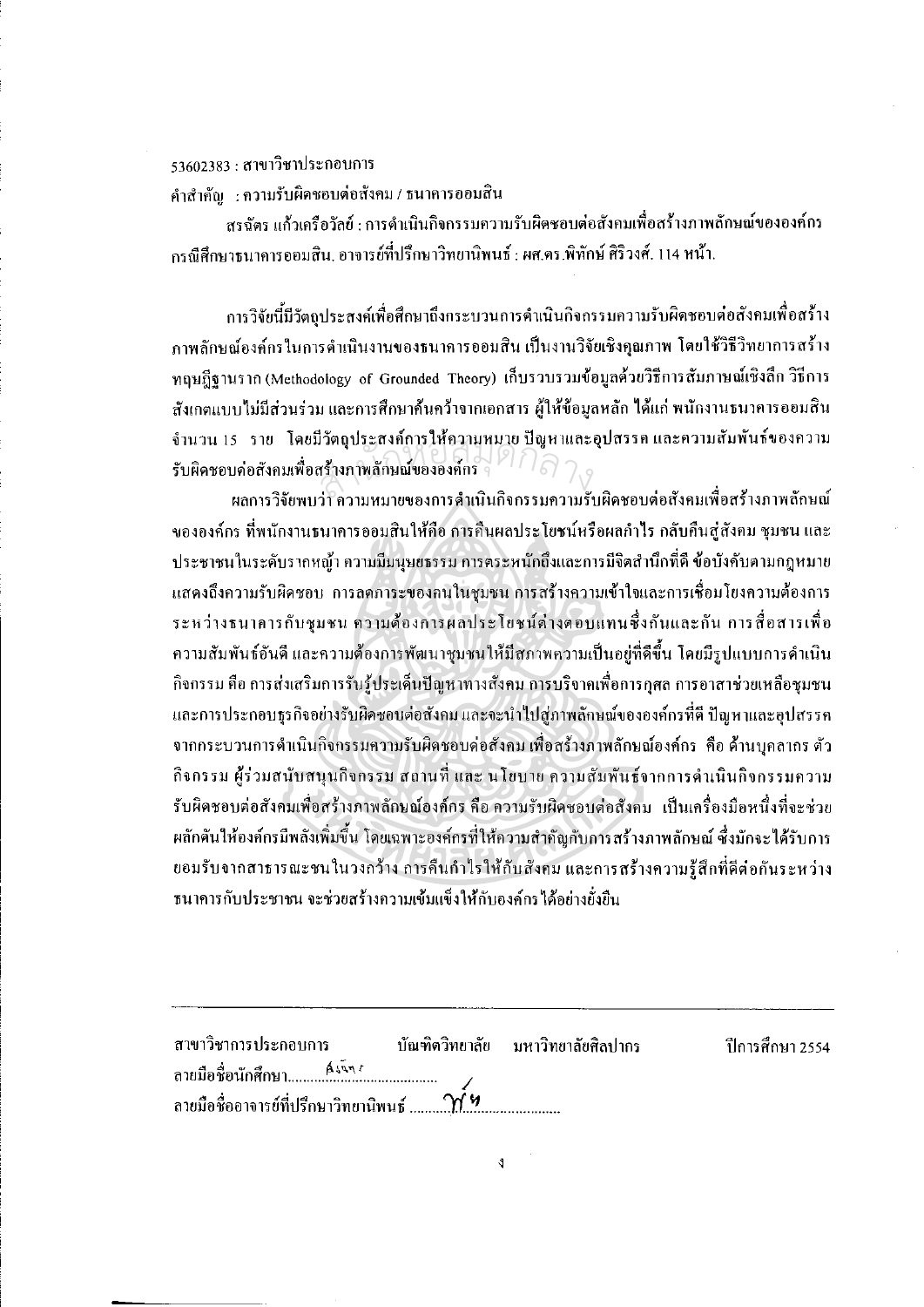53602383 : MAJOR : ENTREPRENEURSHIP KEY WORD : CORPORATE SOCIAL RESPONSIBILITY I GOVERNMENT SAVINGS BANK

SORACHAT KAEWKRUWAN: APPROACHES IN CREATING GOOD CORPORATE IMAGE THROUGH CORPORATE SOCIAL RESPONSIBILITY ACTIVITIES: A CASE STUDY OF GOVERNMENT SAVINGS BANK. THESIS ADVISOR: ASST.PROF.PHITAK SIRIWONG, Ph. D. 114 pp.

The objective of this research is to study the approaches in creating a good corporate image through corporate social responsibility activities of the Government Savings Bank.This is a qualitative research using the methodology of Grounded Theory. The collection of data is through in-depth interview, non-participant observation and literary review. The key informants are 15 employees of Government Savings Bank. The main objective is to find the definition, problems and relationship of corporate social responsibility activities in creating image for the corporation.

The results shows that the definition of corporate social responsibility activities in creating image for the corporation that the employees of the Government Savings Bank have given is giving benefits or profits back to the society, community and people in the grass root level. Furthermore, the employees also define social responsibility as being a humanitarian, having good moralities, abiding the law, showing responsibility, helping ease the burden of the community with their problems and instilling consciousness to do good things. Further definitions include building understanding and linking the needs of the bank and the community, reciprocity, communication for better understanding and the need to develop the community to improve the livelihood of the people. The approaches in this operation includes promoting awareness on social issues, making donations, volunteering in helping the community and administering business responsibly for the society. This will create a good image for the corporation. The problems faced during the implementation of the operation in creating a good image for the corporation are personnel, the activities themselves, sponsors, location and policies. The relationship gained from the corporate social responsibility activities in creating a good corporate image are social responsibility, being an instrument in advancing the power of the organization especially organizations which give importance to creating a good corporate image, which is a type of organization that is recognized by the public in a wide scale proportions. Giving profits back to the society and building good relationships with the people will help strengthen the organization's sustainability. ve given is giving benefits or profits<br>e grass root level. Furthermore, the<br>being a humanitarian, having goo

**JUETEE F** 

we construct the open of the capacity of consol, or part of the sity Academic Tear 2011 Thesis Advisor's signature .......... (\; ........................... .